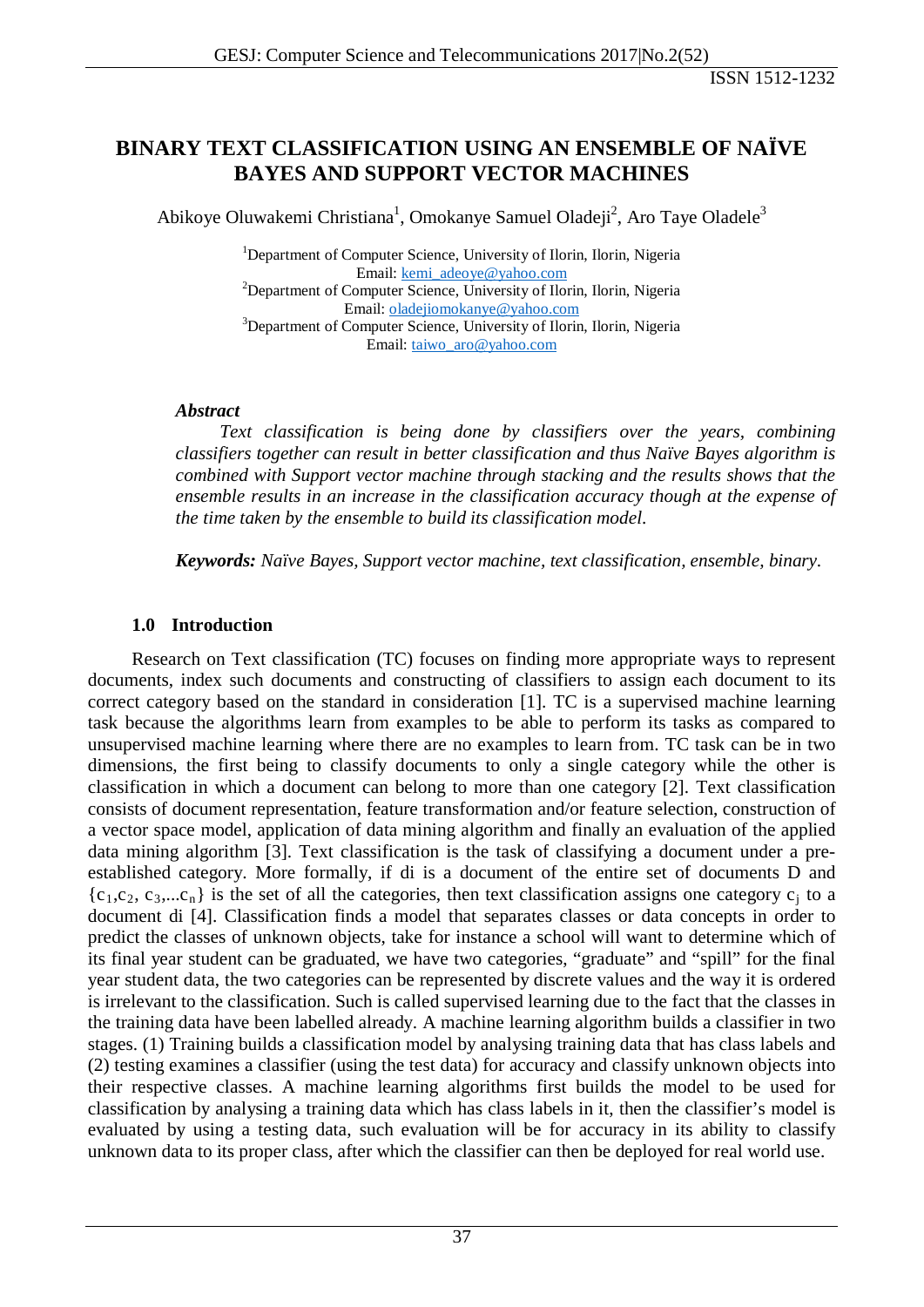## **2.0 Text Classification**

Text classification is the task of classifying a document under a pre-established category. More formally, if di is a document of the entire set of documents D and  $\{c_1, c_2, c_3, ... c_n\}$  is the set of all the categories, then text classification assigns one category  $c_i$  to a document di [4]. The documents, based on their characteristics can be labelled as belonging to a single class or for multiple classes in possible situations. If a document can only be assigned to one class, it is called a single-labelled classification and if the document can be assigned to more than one class, it is called a multi-labelled classification [5]. A single-labelled text classification problem can be further classified as a binary class problem if a data item can only be assigned into one of two classes and becomes a multi-class problem if there are more than two classes in which a data item can be assigned to.

The processes of text classification found in literature and as discussed by [2], [6] as illustrated in figure 1.0 are



Figure 1: Text classification process (Source: Bhumika *et al*, 2013)

## **1. Document collection**

Documents to be classified are collected which can be in different formats like html, doc, pdf etc.

## **2. Pre-processing**

Because of the high dimensionality of text data, pre-processing is done to reduce it so as to present the data in a clear word format to allow for efficient representation and manipulation of data[7]. Common steps taken in pre-processing are:

**Tokenization**: The document is treated as a string, and thus separated into a list of tokens **Removing Stop words**: Stop words are words that occur frequently but are insignificant for analysis such as "the", "a", "or".

**Stemming word**: Words are stemmed so as to convert different word form into the same canonical form. This step conflates tokens to their root form, e.g. modelling to model, associating to associate etc.

# **3. Indexing**

The complexity of documents are reduced by indexing them during pre-processing and thus making the documents easier to work on. The full text is converted to a document vector. A widely used document representation is called vector space model [8], it represents documents by creating a vector of the words in the document. Bag of words/Vector space model (BOW/VSM) document representation scheme also has its limitations, some of which are: high dimensionality of the data representation, loss of correlation with adjacent words and loss of semantic relationship that exist among the terms in a document. A way to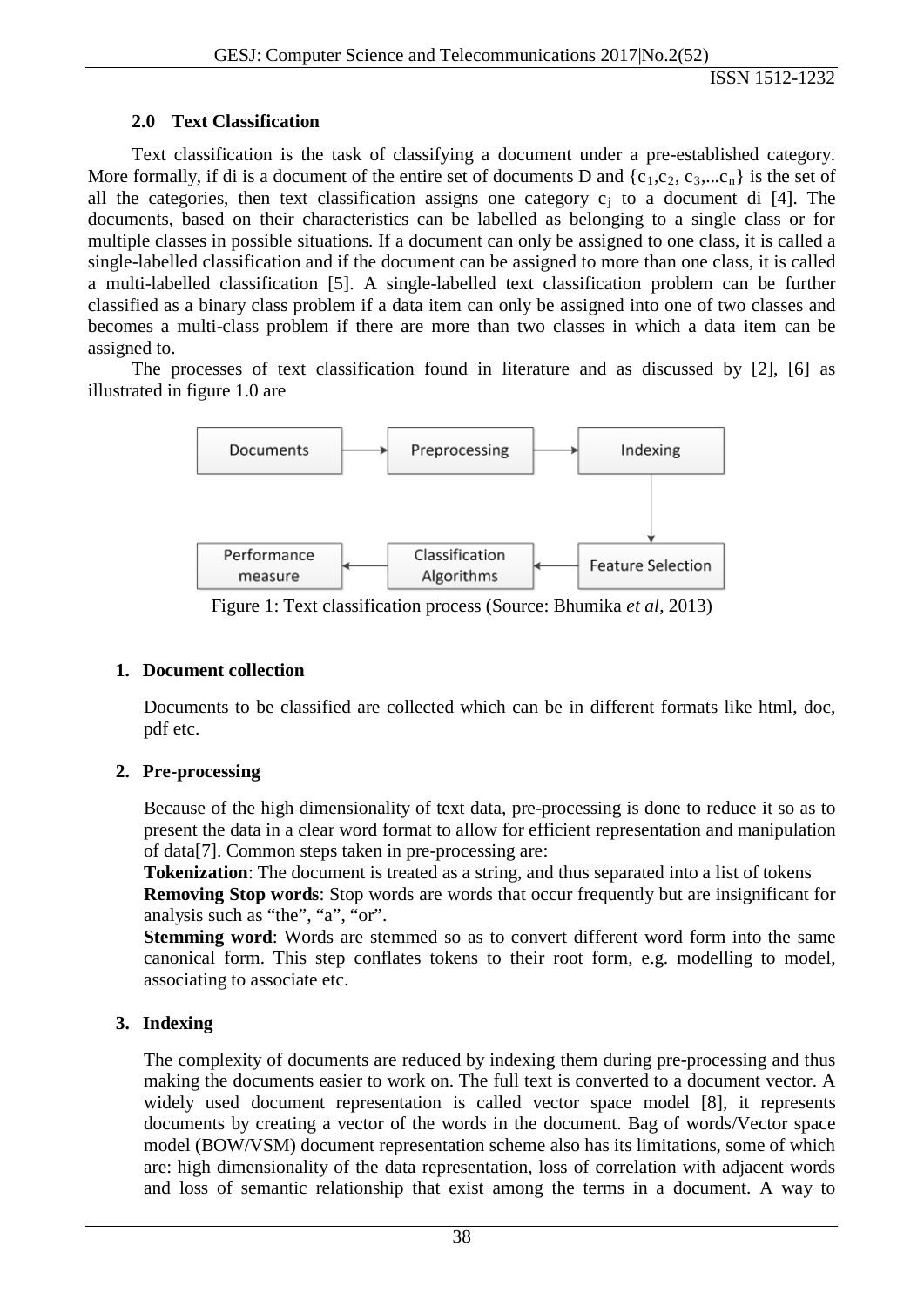overcoming such problems is by using term weighting methods which assigns proper weights to the term.

## **4. Feature selection**

After pre-processing and indexing, feature selection is an important next step in classifying text [9]. Feature selection (FS) is the process of detecting relevant features while removing irrelevant, redundant or noisy data so as to speed up the data mining algorithms, improve predictive accuracy and increase comprehensibility.[10] FS is important because in many cases it's not all the data available in a dataset that are important in classifying such data. In many real world problems FS is a must due to the abundance of noisy, irrelevant or misleading features [11]. According to [11], FS has many advantages which are; it reduces the dimensionality of the feature space, removes irrelevant, redundant or noisy data, improves the quality of data, speeds up the running time of the learning algorithm, increases the accuracy of the resulting model, performance improvement to gain in predictive accuracy and better understanding of the data. There are different FS algorithms each motivated by a certain evaluation of which attribute is relevant and which is not. Some of the FS algorithms are TF-IDF, Chi-squared, Principal component analysis, T-test, Euclidean distance, information gain amongst many others.

## **5. Classification**

The elements of the given data are classified into predefined categories, the machine learning algorithms can learn in three ways, unsupervised learning, supervised learning, and semi-supervised learning. Supervised learning is such that labelled data is used for training the machine learning algorithm i.e. data that has been assigned to predefined categories are used, so the algorithm will learn the way such data is classified and use what it learns to assign unlabelled data into categories. Semi-supervised learning is such that the training data contains both labelled and unlabelled data while unsupervised learning is such that none of the data is labelled and the algorithm is expected to assign them to their different classes. In recent times, the task of automatic text classification is being extensively studied and rapid progress is being recorded in this area, including the machine learning approaches such as Bayesian classifier, Decision Tree, K-nearest neighbour (KNN), Support Vector Machines(SVM), Neural Networks(NN), Rocchio's [2].

## **3.0 Review of Related works**

This section reviews some relevant researches that have been done on text classification tasks, and recent works on combining algorithms shows that combining algorithms yield better results when compared to using individual algorithms.

[12] proposed a model which combines NB with modified maximum entropy classifier the two algorithms can be combined linearly by using its average, maximum or harmonic mean for classification of documents. They reported that the combination of the algorithms performs better than the individual algorithms.

[13] applied SVM on reuter datasets using different combinations of training and test sets and discovered that the higher the number of training data the better the classification accuracy gotten.

[14] hybridized KNN and SVM in order to reduce parameters considered in classification as inappropriate parameter values are known to degrade classification accuracy. SVM is used to reduce the training samples to their support vector which is then used as training data for KNN. The proposed method improved the classification accuracy but increased the classification time.

SVM and NB classifiers for text categorization with wikitology as knowledge enrichment was compare by [15]. Using the 20 Newsgroup dataset, the authors evaluated the two algorithms using micro-average f-measure and macro-average f-measure. Compared to baseline results, SVM shows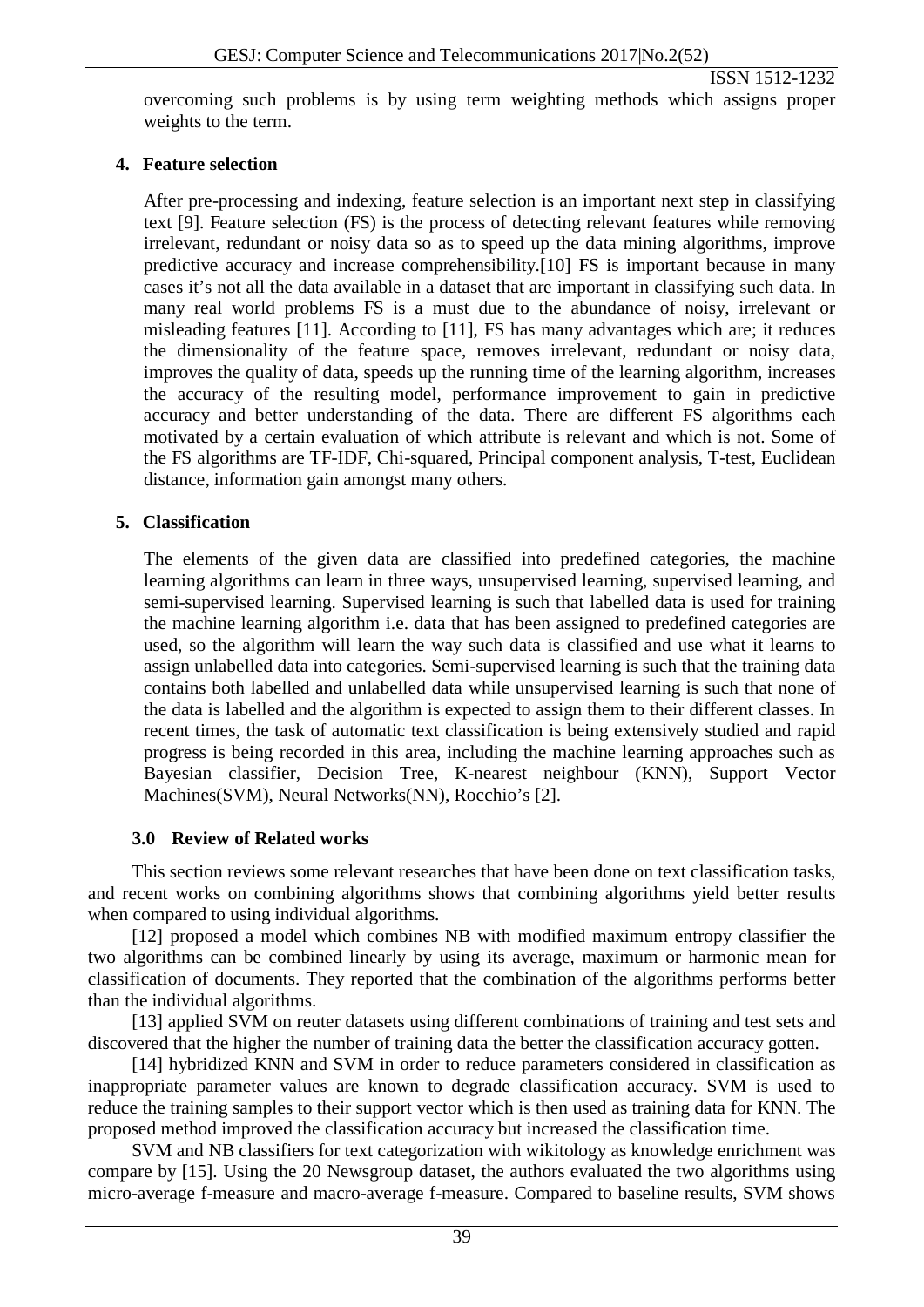an improvement of  $+6.36\%$  while NB shows an improvement of  $+28.78\%$ , this shows that both classifiers are improved when information extracted from wikitology is integrated and that NB classifier performs better when the documents are enriched from an external database.

[16] presented a study which builds a classification model by combining constrained one pass clustering algorithm and KNN text categorization. The datasets used for their experiment are Reuters-21578, Fudan university text categorization corpus and Ling-Spam corpus. They used the clustering algorithm to compress and discover complex distribution of the training texts and the text documents are now classified based on the cluster vectors instead of original text samples by using KNN. This improved model is more effective and efficient than KNN and has significant performance and good generalization ability when compared with NB, and SVM, it can also be incrementally updated which increases its applicability.

[5] proposed a method of finding multi-label categorization using SVM with membership function, Data mapping was performed to transform data from a high-dimensional space to a lowerdimensional space with paired SVM output values, thus lowering the complexity of the computation. A pairwise comparison approach was applied to set the membership function in each predicted class to judge all possible classified classes. They compared their proposed model with several multi-label approaches which are Naïve Bayes, Multi-Label Mixture, Jaccard Kernel and Bp-MLL with their proposed method found to be better than these other ones in terms of overall performance indices.

[17] performed experiments on text categorization and compared SVM with KNN and NB on binary classification tasks and concluded that SVM is not a clear winner in terms of performance as KNN compares favourably with suitable pre-processing and that NB also achieves good performance.

## **4.0 CLASSIFICATION ALGORITHMS**

#### **Naïve Bayes**

Naive Bayes classifier is a simple Statistical Bayesian Classifier (Duda & Hart, 1973). Referred to as Naïve Bayes because it assumes that all variables combine towards classification and are mutually correlated. This assumption is called class conditional independence (Friedman, 1997). It is also called Idiot's Bayes, Simple Bayes, and Independence Bayes. They can predict class membership probabilities, such as the probability that a given data item belongs to a particular class label. A Naive Bayes classifier considers that the presence (or absence) of a particular feature (attribute) of a class is unrelated to the presence (or absence) of any other feature when the class variable is given.

The Naive Bayes Classifier is based on Bayesian Theorem and used when the input dimensionality is high. Bayes Theorem is stated below: Let Χ be a data sample whose class label is not known and let Η be some hypothesis, such that the data sample Χ may belong to a specified class C. Bayes theorem is used for calculating the posterior probability.

Where

 $P(C/X)$ , is the posterior probability of target class.

 $P(C)$ , is called the prior probability of class.

 $P(X|\mathcal{C})$  is the likelihood which is the probability of predictor of given class.

 $P(X)$ , is the prior probability of predictor of class.

$$
P(C|X) = \frac{P(X|C) \cdot P(C)}{P(X)}
$$

Multinomial Naïve Bayes is a model of NB that not only captures the presence or absence of words as in the ordinary NB classifier, but also captures the frequency of a word in a document [20], Multinomial Naïve Baye is more suitable for text classification as it performs better when the vocabulary size is relatively large as is usually the case of text datasets [20].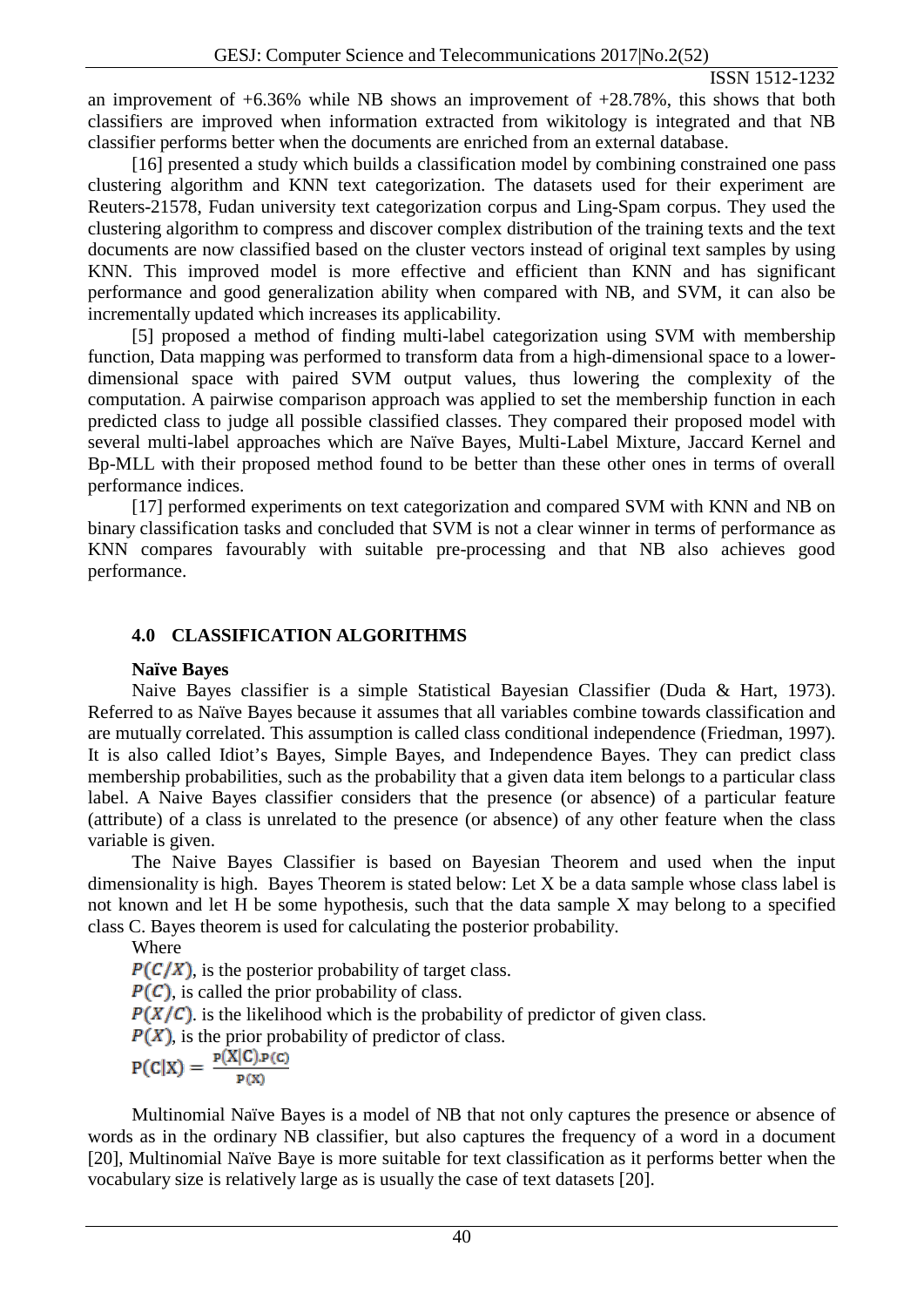#### **Support Vector Machines**

Support vector machines classification method which bases its theory on the Structural Risk Minimization principle from computational learning [21]. What Structural Risk Minimization does is to find a hypothesis that guarantees the lowest true error. SVM needs both positive and negative training set which is not common for other classification methods. SVM uses the positive and negative training set to seek for the decision surface that best separates the positive from the negative data in the n-dimensional space, so called the hyper plane. The support vectors are the documents representatives closest to the decision surface[7]. SVM classification performance is not affected if documents not belonging to the support vectors are removed from the data used for training [22]



Figure 2: Optimal separating hyper plane, hyper planes and support vectors (Baharudin *et al*., 2010)

SVM can deal with documents having input space of high-dimensionality and remove irrelevant features, although some of the drawbacks with SVM is its relatively complex training and categorizing algorithms, also its memory consumption and time usage while training and during classification is also high [7].

#### **5.0 Experimental Evaluation**

#### **A. Datasets**

The text datasets used in this research are both publicly available in the University of California, Irvine repository [http://kdd.ics.uci.edu].

1. Sentiment Labelled Instances

The dataset contains 3000 instances of texts that have been labelled as either positive or negative sentiment, the texts are extracted from movies, products and restaurants reviews. The sentences are gotten from three websites which are imdb.com, amazon.com and yelp.com, each of the websites contributes 500 positive sentences and 500 negative sentences respectively. In collating the dataset, it was ensured that the statements are clearly positive or negative so as not to have neutral statements.

2. SMS Spam Collection

The SMS Spam Collection is a public set of SMS labelled messages that have been collected for mobile phone spam research. The dataset consists of SMS messages which are classified as either spam or ham. The dataset contains 5574 sentences out of which 4827 are ham messages and 747 are spam messages.

#### **B. Preprocessing and Parameters Tuning**

#### 1. Pre-Processing

All the datasets were converted to "arff" format; this is one of the required format that WEKA software can operate on. In tokenizing the documents the following characters were removed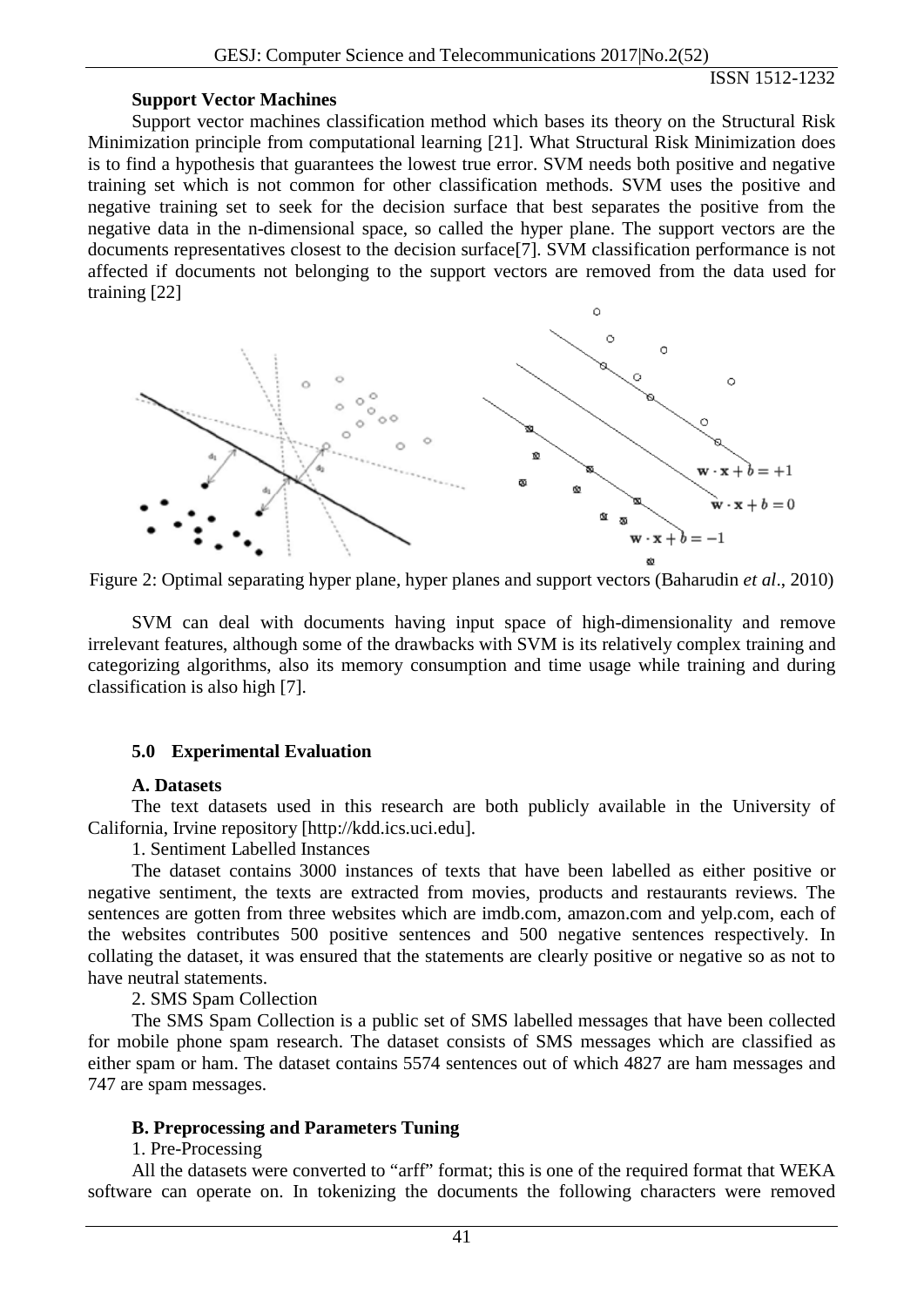\r\t.,;:\'\"()?!@#\$\%^&\*()\_+ |\\?><-=[]{}[/\'~`\"- and so were not part of the letters making up the words considered by the algorithms in making classification decisions. The documents were normalized and tokenized into words and all documents were converted to lowercases.

### 2. Parameters Tuning

**SVM:** Experiments were conducted on all datasets and the linear kernel was found to give a better result as compared to other kernels available in WEKA on all datasets except the mininewsgroup dataset in which the radial basis function (RBF) kernel had a slightly higher accuracy but still the same with the linear kernel at a 1% level of statistical significance. Also from literature, Linear kernel is said to be the best when there is a large number of instances and features as we have in text data [23], [24].

**MNB**: No parameter was tuned for the Multinomial Naïve Baye algorithm.

### **C. METHODOLOGY**

The system is an ensemble of SVM and NB, The ensemble method used is stacking and linear regression was used to combine the two algorithms. The document representation used was Bag of Words model and the feature selection technique used is Term frequency and inverse document frequency (TF-IDF) which was chosen because of its efficiency in effectively selecting important words that help in better classification. The data mining software used for carrying out this research is "WEKA" – (Waikato Environment for Knowledge Analysis) tool. The classification process consists of the following stages:

- 1. Pre-process the data
- 2. Feature selection
- 3. Apply individual classification algorithms
- 4. Combine classification algorithms
- 5. Evaluate results



Figure 3: System Architecture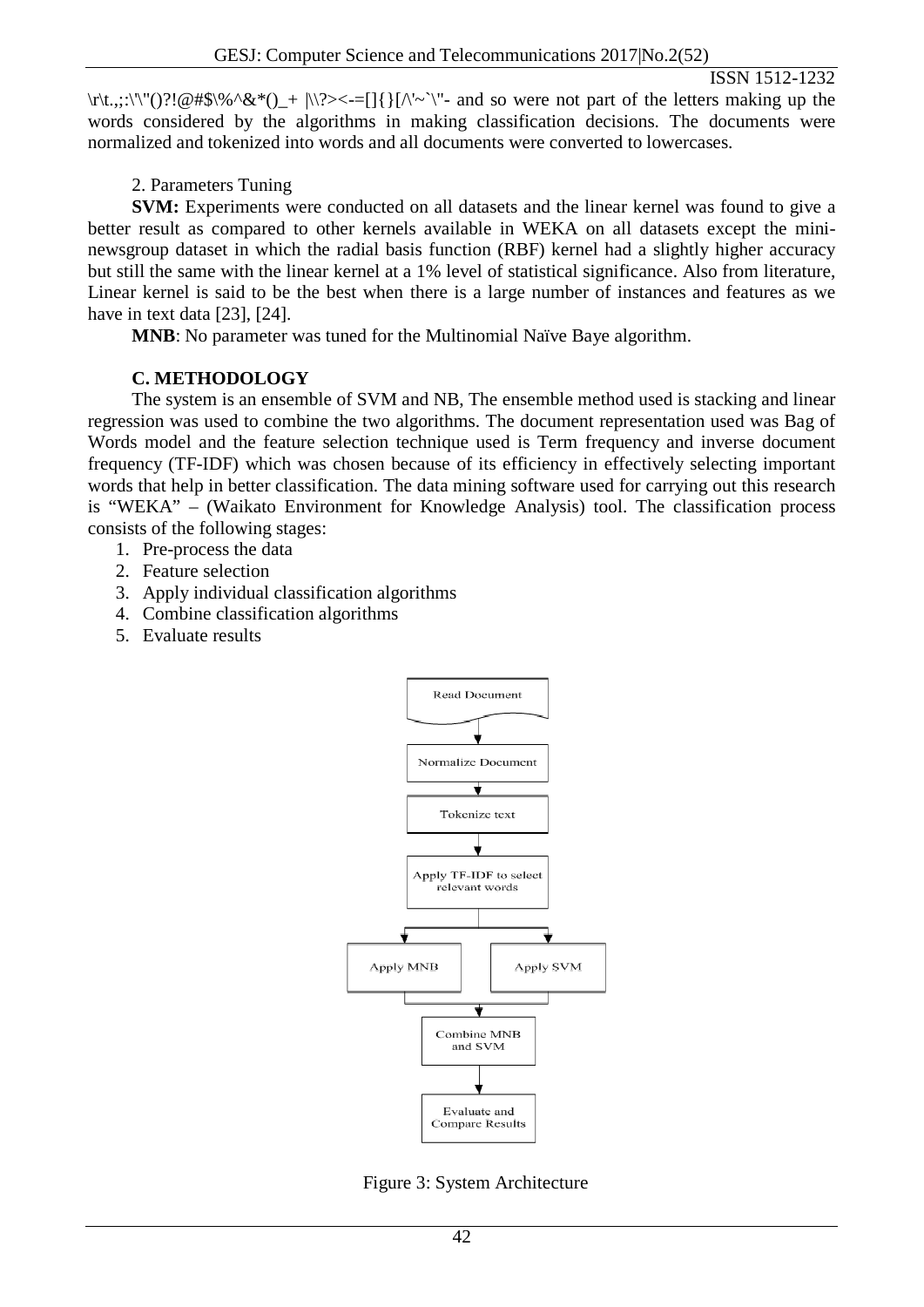### **D. Results and Discussions**

|                                       | Sentiment Labelled<br>(3000 instances) |            |          | <b>SMS</b> Spam<br>(4474 instances) |            |          |
|---------------------------------------|----------------------------------------|------------|----------|-------------------------------------|------------|----------|
|                                       | <b>MNB</b>                             | <b>SVM</b> | Ensemble | <b>MNB</b>                          | <b>SVM</b> | Ensemble |
| <b>Correctly Classified Instances</b> | 2521                                   | 2368       | 2535     | 5481                                | 5482       | 5494     |
| Incorrectly classified instances      | 479                                    | 632        | 465      | 93                                  | 92         | 80       |
| <b>Kappa Statistics</b>               | 0.68                                   | 0.58       | 0.69     | 0.93                                | 0.93       | 0.94     |
| Time taken to build model (seconds)   | 0.01                                   | 10.78      | 82.01    | 0.02                                | 6.92       | 53.14    |

### Table 1: Performance Evaluation on datasets



Figure 4: Accuracy on the two datasets

While MNB is better than SVM on the sentiment labelled instances and SVM performed slightly better than MNB by classifying one instance correctly than MNB in the SMS spam collection, combining both MNB and SVM ensured more instances are classified correctly than each of the algorithms individually, thus increasing the accuracy though slightly and at the expense of the time taken to build classification model. Their kappa statistics shows that on the Sentiment labelled instances, all algorithms performed substantially better than chance with The ensemble having the best performance while on the SMS spam dataset, they all performed almost perfectly better than chance with the ensemble also having the best performance which shows that the classification of the ensemble is more confident than the individual classifiers.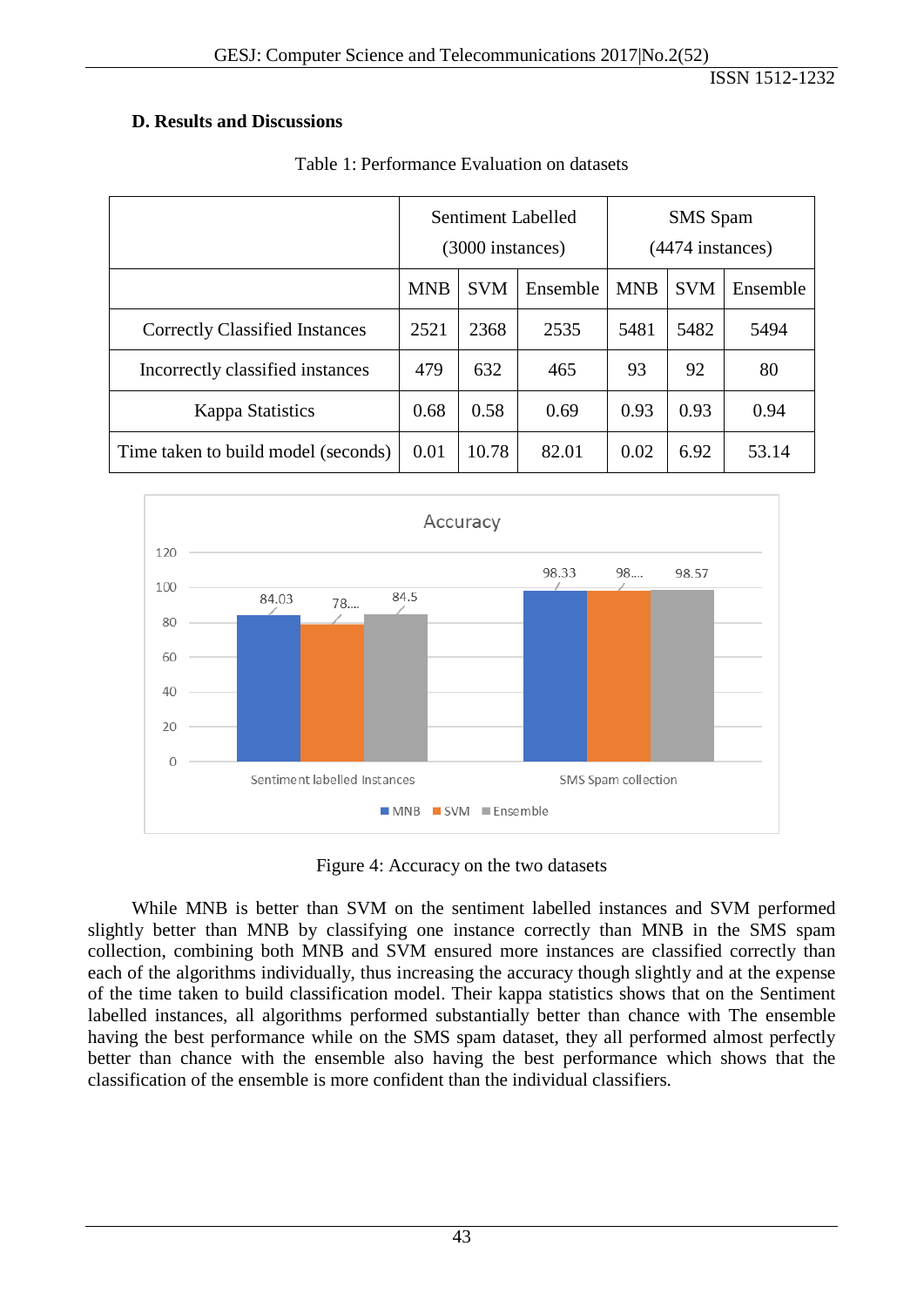

Figure 5: Time taken to build classification model

As shown in figure 4, MNB takes the fastest time in building its classification model as compared with SVM, but the ensemble model in both cases takes much more time in building its classification model in comparison with the individual algorithms.

#### **6.0 CONCLUSION**

This research shows that the combination of MNB and SVM algorithms produces a higher accuracy with more confidence in classification than using individual algorithms on performing binary text classification tasks. Observation also shows that MNB is very fast in building its classification model and would be preferred in real time binary classification situations but in cases where any increase in accuracy is very important and the added time taken by ensemble model can be overlooked, using an ensemble of algorithms is preferred.

#### **References**

- [1] A. Zelaia, I. Alegria, O. Arregi, and B. Sierra, "A multiclass/multilabel document categorization system: Combining multiple classifiers in a reduced dimension," *Appl. Soft Comput. J.*, vol. 11, no. 8, pp. 4981–4990, 2011.
- [2] V. Korde and C. N. Mahender, "Text Classification and Classifiers: A Survey," *Int. J. Artif. Intell. Appl.*, vol. 3, no. 2, pp. 85–99, 2012.
- [3] R. Jindal, "Techniques for text classification : Literature review and current trends," *Webology*, vol. 12, no. 2, pp. 1–28, 2015.
- [4] M. Ikonomakis, S. Kotsiantis, and V. Tampakas, "Text classification using machine learning techniques," *WSEAS Trans. Comput.*, vol. 4, no. 8, pp. 966–974, 2005.
- [5] T. Wang and H. Chiang, "Solving multi-label text categorization problem using support vector machine approach with membership function," *Neurocomputing*, vol. 74, no. 17, pp. 3682–3689, 2011.
- [6] Bhumika, S. Sehra, and A. Nayyar, "A Review Paper on Algorithms Used for Text Classification," *Ijaiem*, vol. 2, no. 3, pp. 90–99, 2013.
- [7] B. Baharudin, L. H. Lee, and K. Khan, "A Review of Machine Learning Algorithms for Text-Documents Classification," *J. Adv. Inf. Technol.*, vol. 1, no. 1, pp. 4–20, 2010.
- [8] A. . Fallis, "Text Categorisation: A Survey," *J. Chem. Inf. Model.*, vol. 53, no. 9, pp. 1689–